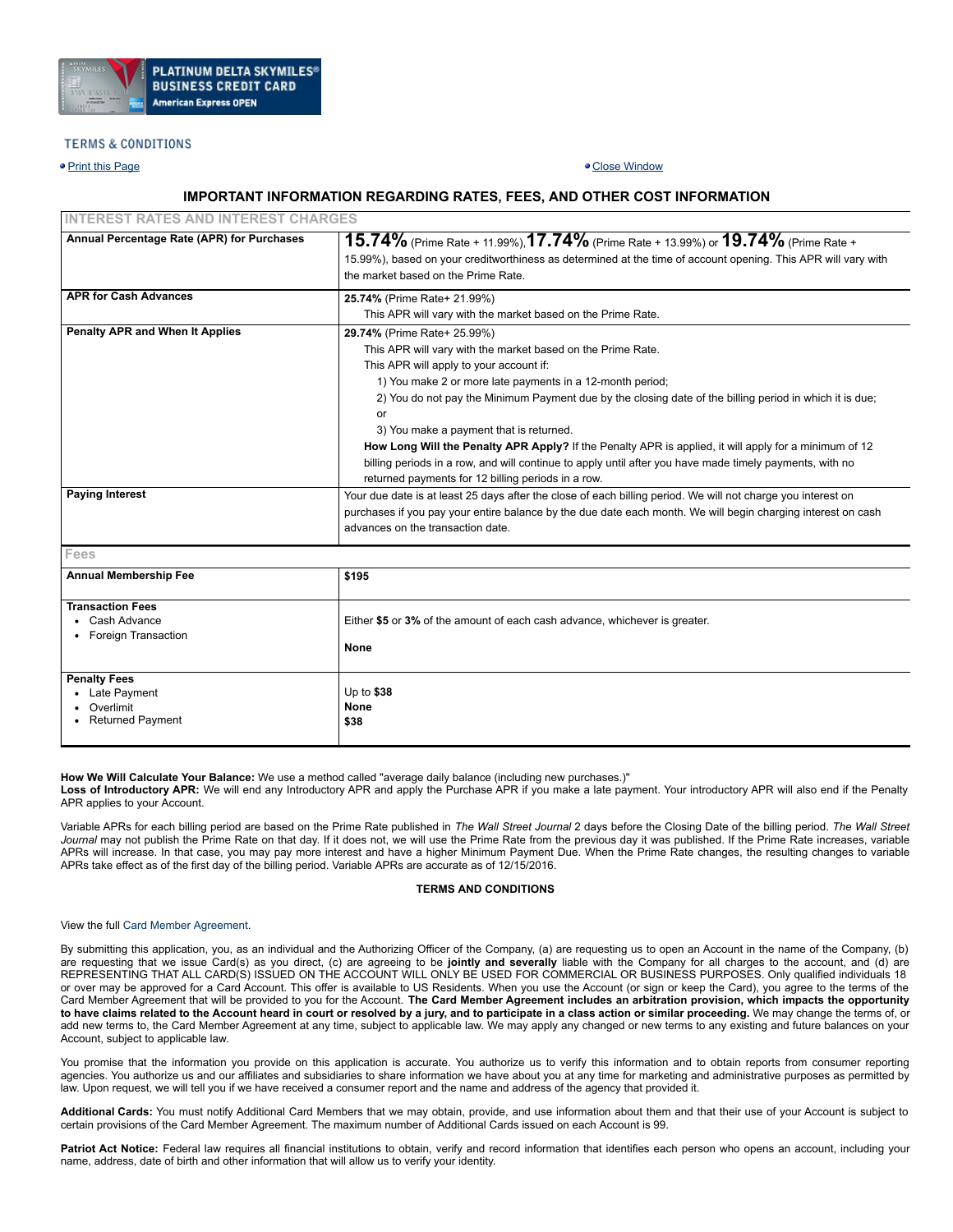**New York Residents:** New York Residents may contact the New York state Department of Financial Services by telephone or visit its website for free information on comparative credit card rates, fees, and grace periods. New York Department of Financial Services: 1-800-342-3736 or [www.dfs.ny.gov](http://www.dfs.ny.gov/)

**Cash advance at ATMs:** We may issue you a Personal Identification Number (PIN) to use to obtain cash advances at participating ATMs. Or you may request a PIN for cash advances by contacting us. We will send you a letter confirming your PIN.

SkyMiles is a Registered Trademark, Marca Registrada, Marque Deposee. Delta trademarks (including Delta and Delta logo) are registered, or registrations are applied for, in countries of the world served by Delta Air Lines, Inc. © 2017. All SkyMiles program rules apply to SkyMiles program membership, miles, offers, mile accrual, mile redemption and travel benefits. To review the rules, please visit [delta.com/memberguide.](http://www.delta.com/memberguide) Offers void where prohibited by law. Offers are subject to change without notice. Other restrictions apply.

**Notice to Delaware Residents:** Service charges not in excess of those permitted by law will be charged on the outstanding balances from month to month.

**Notice to Oregon Residents:** Service charges not in excess of those permitted by law will be charged on the outstanding balances from month to month. You may pay more than the minimum payment due, up to your entire outstanding balance, at any time.

Notice to Ohio Residents: The Ohio laws against discrimination require that all creditors make credit equally available to all credit worthy customers, and that credit reporting agencies maintain separate credit histories on each individual upon request. The Ohio civil rights commission administers compliance with this law.

The Platinum Delta SkyMiles® Business Credit Card from American Express is issued by American Express Bank, FSB. ©2017 American Express Bank, FSB. All rights reserved.

# POID CC0Y:0001

# **OFFER TERMS**

#### **Welcome bonus offer not available to applicants who have or have had this product.**

# **Earn 35,000 miles and 5,000 MQM's after you spend \$1,000 in the first 3 months of Card Membership**

To qualify for the 35,000 bonus miles and 5,000 Medallion<sup>®</sup> Qualification Miles you must make purchases with your Platinum Delta SkyMiles Business Credit Card that total \$1,000 or more within your first 3 months of Card Membership. Miles and MQMs will be credited to your account 6-8 weeks after you reach the spend threshold. Qualifying purchases can be made by the Basic Card Member and any Additional Card Members on a single Card account. Purchases to meet the spend requirement do NOT include fees or interest charges, balance transfers, cash advances, purchases of traveler's checks, purchases or reloading of prepaid cards, or purchases of any cash equivalents. Additional Card Members on your account are not eligible for this offer. To receive the 35,000 bonus miles and 5,000 Medallion® Qualification Miles your Card account must be active, in good standing, and not in default at the time of fulfillment. You can earn 35,000 bonus miles and 5,000 MQMs after you spend \$1,000 or more in qualifying purchases on your Card within your first 3 months of Card Membership starting from the date your account is approved. In rare instances, your period to spend \$1,000 may be shorter than 3 months if there is a delay in receiving your Card. Also, purchases may fall outside of the 3 month period in some cases, such as a delay in merchants submitting transactions to us or if the purchase date differs from the date you made the transaction. (For example, if you buy goods online, the purchase date may be the date the goods are shipped). Miles and MQMs will be credited to your account 6-8 weeks after you reach the spend threshold. For questions regarding your Card account, please call the number on the back of your Card. American Express reserves the right to modify or revoke offer at any time.

# Earn a \$100 Statement Credit after you make a Delta purchase in the first 3 months of Card Membership

One statement credit for \$100 will be issued to your Card account after a Delta purchase is charged to your Platinum Delta SkyMiles® Business Credit Card within your first 3 months of Card Membership. Qualifying purchases can be made by the Basic Card Member and any Additional Card Members on a single Card account. Purchase must be made directly through Delta. A purchase may not qualify for the statement credit if it is submitted under a merchant code that has not been categorized as a Delta merchant code as of the date of the purchase(s). Credit will be issued as a Card Member statement credit approximately 8-12 weeks after your first Delta purchase. Additional Card Members on your account are not eligible for this offer. To receive the \$100 statement credit, your Card account must be active, in good standing, and not in default at the time of fulfillment. You can earn a \$100 Statement Credit after you make a Delta purchase in the first 3 months of Card Membership starting from the date your account is approved. In rare instances, your period to make a Delta purchase may be shorter than 3 months if there is a delay in receiving your Card. Also, purchases may fall outside of the 3 month period in some cases, such as a delay in merchants submitting transactions to us or if the purchase date differs from the date you made the transaction. (For example, if you buy goods online, the purchase date may be the date the goods are shipped). For questions regarding your Card account, please call the number on the back of your Card. American Express reserves the right to modify or revoke offer at any time.

# **BENEFIT TERMS**

# **The following benefits and services are subject to change or cancellation.**

#### **Account Manager**

Account Managers and Agents must be at least 18 years old.

#### **American Express Presale**

During the specified sales period, tickets are available exclusively to all American Express® Card Members (including Prepaid and International Cards). Tickets must be purchased with an American Express Card (including Prepaid and International Cards). Standard service charges apply. Offer is subject to availability. Not all seats are available and blackout dates apply. All sales final. No refunds. No exchanges. Offer may be changed or revoked at any time at the sole discretion of American Express. Some events may not be accessible to Card Members with disabilities.

#### **Annual Miles Boost℠ for Platinum**

The close of the calendar year is December 31, without regard to the time of the year that the account is opened. This means that for the first year of Card Membership, the Card Member's Eligible Purchases bonus period may be less than twelve months. If in any calendar year Eligible Purchases on the Platinum Delta SkyMiles Business Credit Card is \$25,000 or more, the Basic Card Member will be awarded 10,000 bonus miles and 10,000 Medallion Qualification Miles ("MQMs" as defined in the Delta SkyMiles Membership Guide and Program Rules), and if in that same calendar year Eligible Purchases on the Platinum Delta SkyMiles Business Credit Card is \$50,000 or more, the Basic Card Member will be awarded an additional 10,000 bonus miles and 10,000 MQMs. Eligible Purchases means purchases for goods and services minus returns and other credits. Eligible Purchases do NOT include fees, interest charges, balance transfers, cash advances, purchases of travelers' checks, purchases or reloading of prepaid cards, or purchases of other cash equivalents. Additional Card Member(s) are not eligible to receive miles through Miles Boost; however all Eligible Purchases by the Additional Card Member(s) will count towards the Basic Card Member's spend level to reach the Miles Boost threshold. Card Members may be permitted to have more than one Options, classic, Gold, or Platinum or Delta Reserve SkyMiles Business Credit Card from American Express account; however, Card Members are only eligible to receive one annual bonus for each type (i.e., Options, classic, Gold, Platinum or Reserve) of Delta SkyMiles Business Credit Card account from American Express. To receive the MQMs, your account must be active, in good standing, and not in default at the time the MQMs are posted to your account.

### **Award Travel**

Taxes and fees for Award Travel are the responsibility of the passenger and must be paid at the time the ticket is booked. Award Travel seats are limited and may not be available on all flights or in all markets.

#### **Connect to QuickBooks**

Connect to QuickBooks works with QuickBooks Online and is available for use with Business Cards from American Express OPEN. Any QuickBooks Online screen shots ©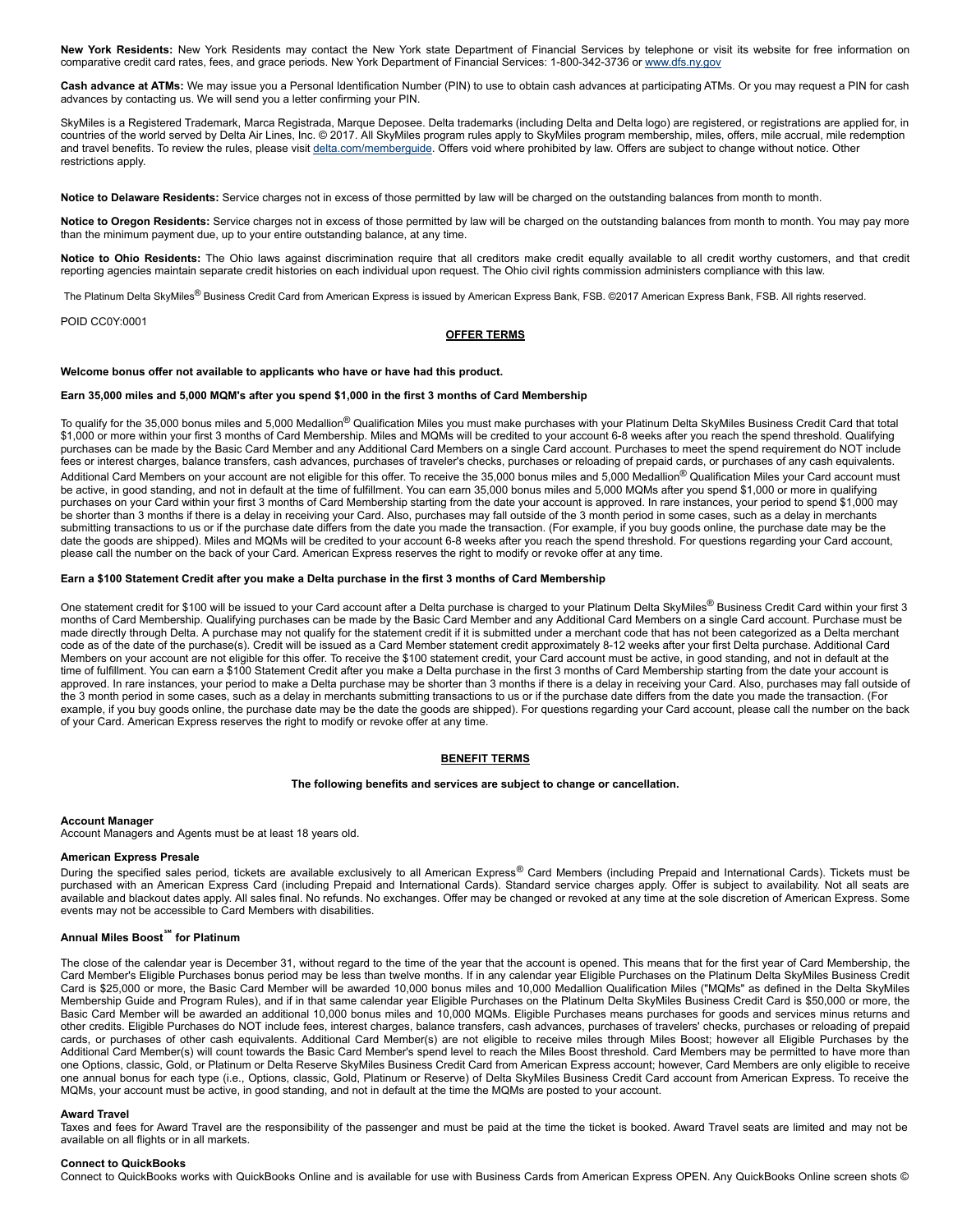Intuit Inc. All rights reserved. Intuit, the Intuit logo, QuickBooks, and the QB logo are registered trademarks of Intuit Inc.

### **Connect to QuickBooks & ReceiptMatch Benefits**

Streamline the way you manage your Business Card expenses using ReceiptMatch and Connect to QuickBooks.

#### **Delta No Blackout Dates**

Although blackout dates have been eliminated on Delta flights, blackout dates may apply on partner flights and are defined by individual partner carriers.

#### **Delta Platinum Companion Certificate at Renewal**

Taxes/fees/restrictions: Companion Certificate is valid for one round-trip Main Cabin Companion ticket with the payment of applicable taxes and fees detailed below and the purchase of certain adult round-trip fares on published routings within the 48 contiguous United States. Residents of Hawaii, Alaska, Puerto Rico or the United States Virgin Islands (USVI) must originate from there to the 48 contiguous United States and have an address on their SkyMiles account in Hawaii, Alaska, Puerto Rico or the USVI. Each year, the Companion Certificate will be made available for redemption on delta.com in your renewal month. Applicable government imposed taxes and fees vary and depend upon the number of flight segments included in the itinerary and are no more than \$75 for roundtrip domestic flights (for itineraries with up to four flight segments). Basic Card Members (not Additional Card Members) with the Gold Delta SkyMiles Credit Card, Platinum Delta SkyMiles Credit Card, Delta Reserve Credit Card, Gold Delta SkyMiles Business Credit Card, Platinum Delta SkyMiles Business Credit Card, and Delta Reserve for Business Credit Card are eligible to receive the first checked bag fee waiver on Delta and Delta Connection carrier tickets. \$35 fee for second checked bag. These allowances are subject to size/weight limits. Contact a Delta agent or visit delta.com for details. Taxes and fees are subject to change, are the responsibility of the passenger and must be paid at the time the primary ticket is purchased and the Companion ticket is issued. All fare rules, restrictions, advance purchase requirements, and availability are per rule of primary ticket fare purchased. Seats are only available in L,U,T,X,V classes of service and may not be available on all flights or markets. Companion tickets are not transferable once issued. Companion certificate cannot be combined with another offer or discount including, but not limited to, web fares, sale fares and eCoupons. Primary ticket and Companion ticket must be purchased with your Delta SkyMiles Credit Card. Both passengers must be booked on the same flights and dates, at the same time. Travel for Companion certificate must be booked and completed by the date on the front of certificate. Validity is not based on the calendar year. Redemption is available only on delta.com. Certificate terms and conditions may vary each year of Card Membership. Additional restrictions apply. See Companion Certificate for details.

# **Delta SkyMiles MarketPlace**

SkyMiles Marketplace is for use only by SkyMiles Medallion<sup>®</sup> members or customers that have a U.S. issued Delta SkyMiles Credit Card from American Express. All redemption offers and awards are subject to change and to the terms and conditions of each individual merchant. Offers, rules and participating merchants are subject to change without notice. All SkyMiles Marketplace rules apply. To review the rules, please visit delta.com/memberguide.

#### **Dispute Resolution**

Not all disputes are resolved in the Card Member's favor.

#### **Earn 1 Mile**

Bonus miles will be posted to your Delta SkyMiles account 8 to 12 weeks after the end of each month. To be eligible to earn bonus miles, Card Member's account must be active and not in default at time of bonus fulfillment. Fees, interest charges, balance transfers, cash advances, purchases of traveler's checks, the purchase or reloading of prepaid cards and purchases of other cash equivalents do not earn miles.

#### **Earn 2 Miles on Delta Purchases**

For each dollar charged on an eligible purchase in each billing period on your Card from American Express, you earn 1 mile. You earn 1 additional mile (for a total of 2 miles) on each dollar of eligible purchases made directly with Delta ("Delta purchases"). Delta purchases are eligible purchases where Delta is the merchant of record, such as purchases via [delta.com,](http://www.delta.com/) phone reservations, or ticket counters, such as upgrades, miles, seat selection, Delta Sky Club<sup>®</sup> membership or passes, and pre-purchased meals, and in-flight purchases of food, alcoholic beverages and audio headsets, movies, shows and video games accessed via Delta's seatback in-flight entertainment, on Deltaoperated flights (eligible purchases do not include any other in-flight purchases, such as in-flight wireless internet access, shows, and movies accessed via a personal electronic device and associated services, and charitable contributions). Delta purchases include Delta Vacation<sup>®</sup> packages but not other all-inclusive packages. Delta purchases include purchases of qualifying Delta, Delta Connection<sup>®</sup> carrier and Delta Shuttle<sup>®</sup> flights taken with the purchase of a fare that is eligible for SkyMiles mileage credit. Additional miles earned for Delta flight purchases made with the Delta SkyMiles Credit Card from American Express will be based on the total ticket price, including base fare, carrier-imposed surcharges and government-imposed taxes and fees. Eligible purchases mean purchases for goods and services minus returns and other credits. Eligible purchases do NOT include fees or interest charges, balance transfers, cash advances, purchases of travelers checks, purchases or reloading of prepaid cards, or purchases of other cash equivalents. Bonus miles will be posted to your Delta SkyMiles account 8 to 12 weeks after the end of each month. To be eligible to receive miles, your Card account must be active and not in default at the time of fulfillment. This offer is subject to change without notice.

### **Earning Medallion Status**

Medallion Qualification Miles earned in 2017 above member's earned Medallion threshold level will be rolled over to 2018 and will count toward 2019 Medallion status qualification. In addition, all Medallion Qualification Miles earned between January 1 and December 31, 2017, will count towards 2018 Medallion status.

# **Employee Card Spending Limits**

Employee Card Spending Limits may be set up online or by calling the number on the back of your Card. The Spending Limit is not a guarantee that the Employee Card Member will be able to make purchases up to that limit. There are certain purchases where the limit does not apply, such as, for example, restaurant tips and hotel stays extended beyond their original reservation period, and the overall Account capacity is taken into consideration. You agree to pay all Charges without regard to whether any Charges exceed a limit, and you agree that we are not liable to you or any other person when a limit is not applied to any Charges and/or when Charges are incurred and billed that exceed a limit. For more information on the application of the limit, please refer to the Employee Card Spending Limits Terms and Conditions at [www.americanexpress.com/spendlimits/terms,](http://www.americanexpress.com/spendlimits/terms) which will also be provided when you enroll Employee Card(s) in this feature.

# **Entertainment Access® or Membership Experiences**

Offer valid in select cities. During the specified sales period, tickets are available exclusively to all American Express® Card Members (including Prepaid and International Cards). Tickets must be purchased with an American Express Card (including Prepaid and International Cards). Standard service charges apply. Offer is subject to availability. Not all seats are available and blackout dates apply. All sales final. No refunds. No exchanges. Offer may be changed or revoked at any time at the sole discretion of American Express. Some events may not be accessible to Card Members with disabilities.

#### **First Bag Checked Free**

Benefit is limited to Basic Card Members (not Additional Card Members) with the Gold, Platinum or Reserve Delta SkyMiles Business Credit Cards. Reservation must include the Basic Card Member's SkyMiles number. Fee waiver also available for passengers traveling in the same reservation as the Basic Card Member. Maximum nine waivers per reservation. Waiver is only for normal bag fee, if any, for the first checked bag that is not overweight and not oversize under Delta's applicable rules as set forth in Delta's contract of carriage. Additional checked bags will be subject to the applicable baggage fees as outlined by Delta's rules and the purchased fare as set forth in Delta's contract of carriage. The first checked bag fee waiver will only be applied on flight segments which originate on a Delta or Delta Connection<sup>®</sup> carrier when you check-in with Delta for both a Delta marketed and Delta operated flight. Codeshare flights are not eligible. New Card Members and Card Members upgrading from another Delta SkyMiles Credit Card product will be eligible for the checked baggage fee waiver benefit after receiving their Card from American Express. Offer terms and conditions subject to change. Additional restrictions may apply.

# **First Checked Bag Free Medium Version**

Benefit is limited to Basic Card Members (not Additional Card Members) with the Gold, Platinum or Reserve Delta SkyMiles Business Credit Cards. Reservation must include the Basic Card Member's SkyMiles number. Fee waiver also available for passengers traveling in the same reservation as the Basic Card Member. Maximum nine waivers per reservation. New Card Members and Card Members upgrading from another Delta SkyMiles Credit Card product will be eligible for the checked baggage fee waiver benefit after receiving their Card from American Express. The first checked bag fee waiver will only be applied on flight segments which originate on a Delta or Delta Connection<sup>®</sup> carrier when you check-in with Delta for both a Delta marketed and Delta operated flight. Waiver is only for normal bag fee, if any, for the first checked bag that is not overweight and not over-size under Delta's applicable rules as set forth in Delta's contract of carriage. Additional terms, conditions and restrictions may apply. See [delta.com/firstbagfree](http://delta.com/firstbagfree) for details.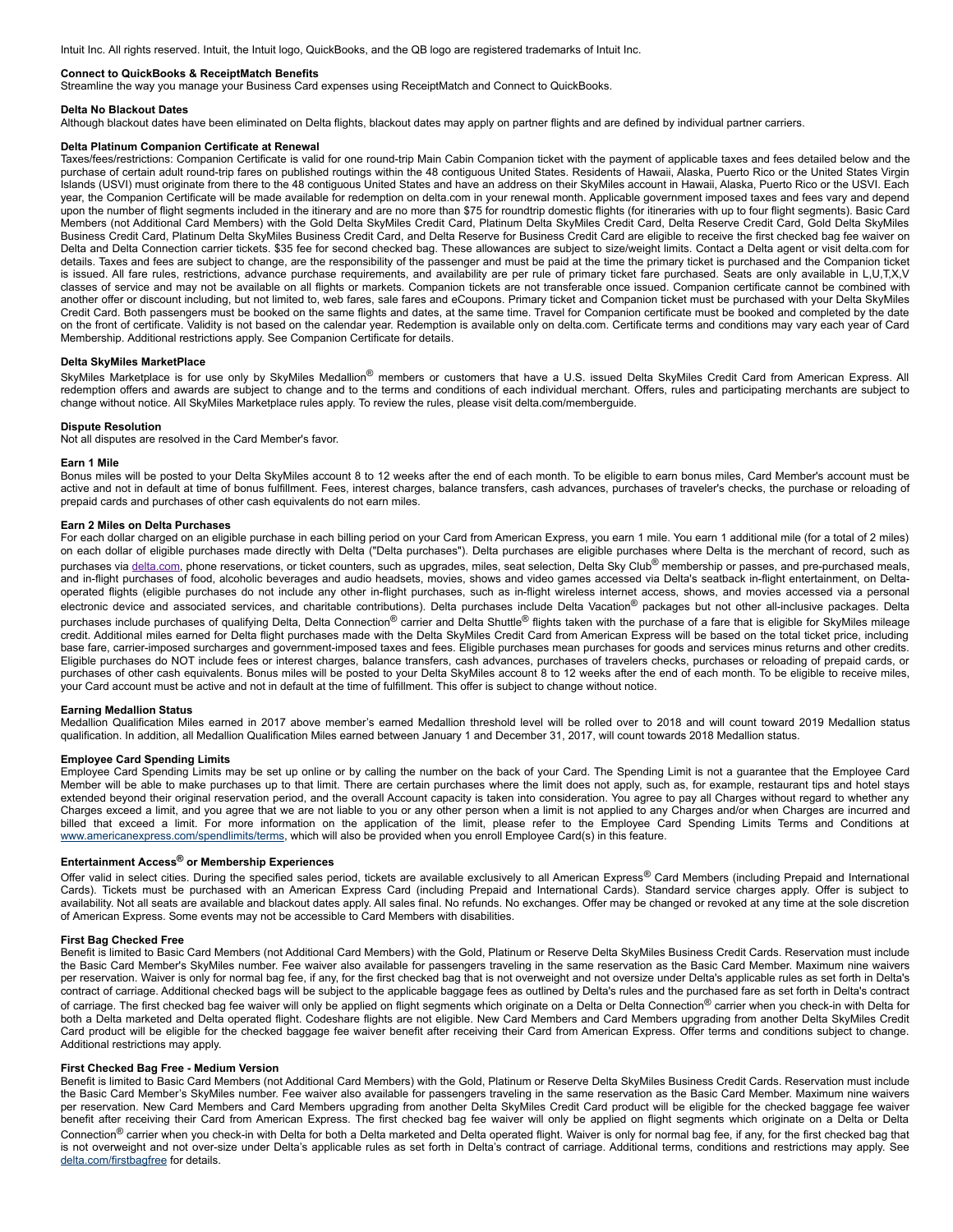# **FX International Payments Terms and conditions**

FX International Payments is a service of American Express Travel Related Services Company, Inc. ("American Express"). This service is not available to consumers. To enroll in the service, your business will be required to complete an application which is subject to review and approval by American Express. For a copy of the application, including terms and conditions, call 866-329-5295.

## **Transaction Waiver General Cards**

If an OPEN Card Member applies for the FX International Payments service and is approved by American Express, American Express will waive its transaction fee on foreign currency wire payments for 6 months, and charge a transaction fee of \$10 after the six month waiver period ends. This reduced fee may be discontinued by American Express at any time or in the event you cease to be an American Express OPEN Card Member. Wire payments in the same currency (e.g., USD to USD) are not eligible for this offer. There is no minimum number of transactions in order to qualify for this offer, but a minimum transaction size may apply, depending on the type of currency of the wire payment. In some countries, the receiving bank may assess its own transaction fees on your wire payment. American Express makes money from foreign exchange. Other fees may apply to products and services other than foreign currency wire payments. ©2016 American Express Company. All rights reserved

**Transaction Waiver Platinum** If an OPEN Business Platinum Card Member applies for the FX International Payments service and is approved by American Express, American Express will waive its transaction fee on foreign currency wire payments. This waiver may be discontinued by American Express at any time or in the event you cease to be an American Express OPEN Business Platinum Card Member. Wire payments in the same currency (e.g., USD to USD) are not eligible for this waiver. There is no minimum number of transactions in order to qualify for this waiver, but a minimum transaction size may apply, depending on the currency of the transaction. In some countries, the receiving bank may assess its own transaction fees on your wire payment. You recognize that, even if American Express does not charge you a transaction fee on your foreign currency wire payment, American Express may earn revenue from the foreign exchange transaction. Other fees may apply to products and services other than foreign currency wire payments. ©2016 American Express Company. All rights reserved

[Click](https://www.americanexpress.com/us/content/prepaid/state-licensing.html?vgnextchannel=95ddb81e8482a110VgnVCM100000defaad94RCRD&appinstancename=default) here for information about addressing complaints regarding our money services business, lists of our money services business licenses and other disclosures

# **Global Assist® Hotline**

While Global Assist<sup>®</sup> Hotline coordination and assistance services are offered at no additional charge from American Express, Card Members are responsible for the costs charged by third-party service providers. For full Terms and Conditions, see [americanexpress.com/GAterms](http://americanexpress.com/GAterms).

## **InFlight Savings**

Card Members will receive a 20% savings in the form of a statement credit on eligible pre-purchased meals, and in-flight purchases of food, alcoholic beverages and audio headsets, on Delta-operated flights. Savings do not apply to any other in-flight purchases, such as in-flight wireless internet access, and associated services, and charitable contributions. To receive the savings, Card Members must use their Delta SkyMiles Credit Card from American Express to complete the inflight purchase. Savings will appear as a statement credit 6-8 weeks after the transaction is posted to the Card Member's Card account. Offer is subject to change without notice. Additional terms, conditions, and restrictions may apply. See <http://delta.com/mycardcan> for details.

#### **Medallion Qualification Dollar Waiver**

If the Medallion Qualification Dollars (MQDs) threshold is not met for a Qualification Year, you can still qualify for Medallion status if you have earned the required Medallion Qualification Miles (MQMs) or Medallion Qualification Segments (MQSs) and make at least \$25,000 in Eligible Purchases within that Qualification Year on your Eligible Card. A Qualification Year is from January 1 to December 31 of a given year. The close of the Qualification Year is December 31, without regard to the time of the year that the credit card account is opened. This means that for the first year of Card Membership, the Card Member's Eligible Purchase period may be less than twelve months. Eligible Purchases means purchases for goods and services minus returns and other credits. Eligible Purchases do NOT include fees, interest charges, balance transfers, cash advances, purchases of travelers' checks, purchases or reloading of prepaid cards, or purchases of other cash equivalents. Eligible Purchases made by Additional Card Members on the Basic Card Member's Eligible Card will count toward the Eligible Purchase threshold. For purposes of calculating the Eligible Purchase threshold, Eligible Purchases will be combined across multiple Eligible Cards of the Basic Card Member if those Card accounts are linked to the same SkyMiles number. Eligible Cards are the following: Delta SkyMiles Options Credit Card, Delta SkyMiles Credit Card, Gold Delta SkyMiles Credit Card, Platinum Delta SkyMiles, Delta Reserve Credit Card, Delta SkyMiles Business Credit Card, Gold Delta SkyMiles Business Credit Card, Platinum Delta SkyMiles Business Credit Card, Delta Reserve for Business Credit Card from American Express. This benefit extends to Basic Card Members only (Additional Card Members are not eligible). Offer terms and conditions subject to change.

#### **No Foreign Transaction Fees**

American Express will not charge any foreign transaction fee on the purchases you make outside of the United States with your Card. However, there may be circumstances where ATMs or merchants charge a fee on foreign transactions.

#### **Pay with Miles**

Program is limited to Basic (not Additional) Gold and Platinum Delta SkyMiles and Delta Reserve Credit Card Members, as well as to Gold and Platinum Delta SkyMiles Business Credit Card Members and Delta Reserve for Business Credit Card Members. New Card Members are eligible to use Pay with Miles upon receipt of their Card. Eligible only on Delta and Delta Connection® carrier-operated and ticketed flights booked at [delta.com.](http://www.delta.com/) Not available on other codeshare flights. Eligible flights for this program will be marked as Pay with Miles eligible. Miles redemptions must be in 5,000 mile increments, with a minimum of 5,000 miles for redemption, and the number of miles redeemed will be rounded up to the nearest 5,000 mile increment, as applicable. Use your Delta SkyMiles Credit Card to pay for the remaining ticket price when using Pay with Miles. Five thousand miles generally provides \$50 of value. However, you may receive less value per mile if the cost of a ticket you choose to cover entirely with miles is not a multiple of \$50. All Pay with Miles tickets will earn mileage, and will earn Medallion Qualification Dollars, for the portion of the base fare and carrierimposed surcharges remaining that is paid in currency after miles are applied to the ticket total. Mileage redemption will be applied toward the base fare and carrier-imposed surcharges prior to being applied toward taxes and fees. In addition, all Pay with Miles tickets are eligible for Medallion Qualification Segments, and Medallion Qualification Miles. Pay with Miles tickets are not eligible for Best Fare Guarantee and may not be combined with any other forms of mileage redemption, such as Award Travel tickets and upgrades. Medallion Complimentary Upgrades on Pay with Miles tickets are subject to availability and may not be eligible on all flights. Except for tickets refunded under Delta's Risk Free Cancellation policy, miles redeemed with Pay with Miles cannot be redeposited in the member's SkyMiles Account – even for fully refundable fares. Residual value for a changed or cancelled ticket will be issued as an e-certificate applicable to future Delta purchases. For terms, conditions, and restrictions, visit [delta.com/paywithmiles](http://www.delta.com/paywithmiles).

#### **Priority Boarding**

Card Members are entitled to receive Zone 1 Priority Boarding on Delta flights. Benefit is limited to Basic Card Members (not Additional Card Members) with the Gold, Platinum or Reserve Delta SkyMiles Credit Cards. Reservation must include the Basic Card Member's SkyMiles number. Priority Boarding is also available for passengers traveling in the same reservation as the Basic Card Member. Maximum nine passengers per reservation receive the Priority Boarding. Priority Boarding will only be available on Delta and Delta Connection carrier operated flights. Delta does not offer Priority Boarding on Delta Shuttle® flights. New Card Members and Card Members upgrading from another Delta SkyMiles Credit Card product from American Express will be eligible for the Priority Boarding benefit after receiving their Card from American Express. Offer is subject to change without notice. Additional terms, conditions and restrictions may apply. See [delta.com/mycardcan](http://www.delta.com/mycardcan) for details.

# **ReceiptMatch℠**

ReceiptMatch<sup>®</sup> is only available with Business Cards from American Express OPEN. For details and enrollment, go to [www.open.com/receiptmatch](http://www.open.com/receiptmatch)

# **ReceiptMatch SM Mobile App**

The ReceiptMatch<sup>SM</sup> Mobile App is only available with Business Cards from American Express OPEN. The ReceiptMatch Mobile App is only available on iTunes and Google Play. Apple, the Apple logo, iPhone and Mac are trademarks of Apple, Inc., registered in the U.S. and other countries. App Store is a service mark of Apple Inc. Google Play is a trademark of Google Inc.

# **Reduced Delta Sky Club Access**

Delta Sky Club<sup>®</sup> Reduced Rate benefit (\$29 per person) is limited to Gold and Platinum Delta SkyMiles Business Credit Card Members and up to two guests and may be used only in conjunction with same-day ticketed air travel on any airline. Benefit permits access to one Club location and is not transferable to another Club. Payment must be made in person with a Gold or Platinum Delta SkyMiles Business Credit Card. Children under 2 years of age may accompany the Card Member for free. Card Member must be at least 21 years of age to access Clubs with a selfservice bar, unless accompanied by a parent or legal guardian who is also accessing the Club using the Reduced Rate benefit or as a Club member. Please drink responsibly. Partner lounges are not included. Note that amenities may vary among airport club locations. Meeting rooms may be reserved for a fee. All Delta Sky Club rules apply. To review the rules, please visit [delta.com/skyclub.](http://www.delta.com/skyclub) Offer and rules subject to change without notice. Additional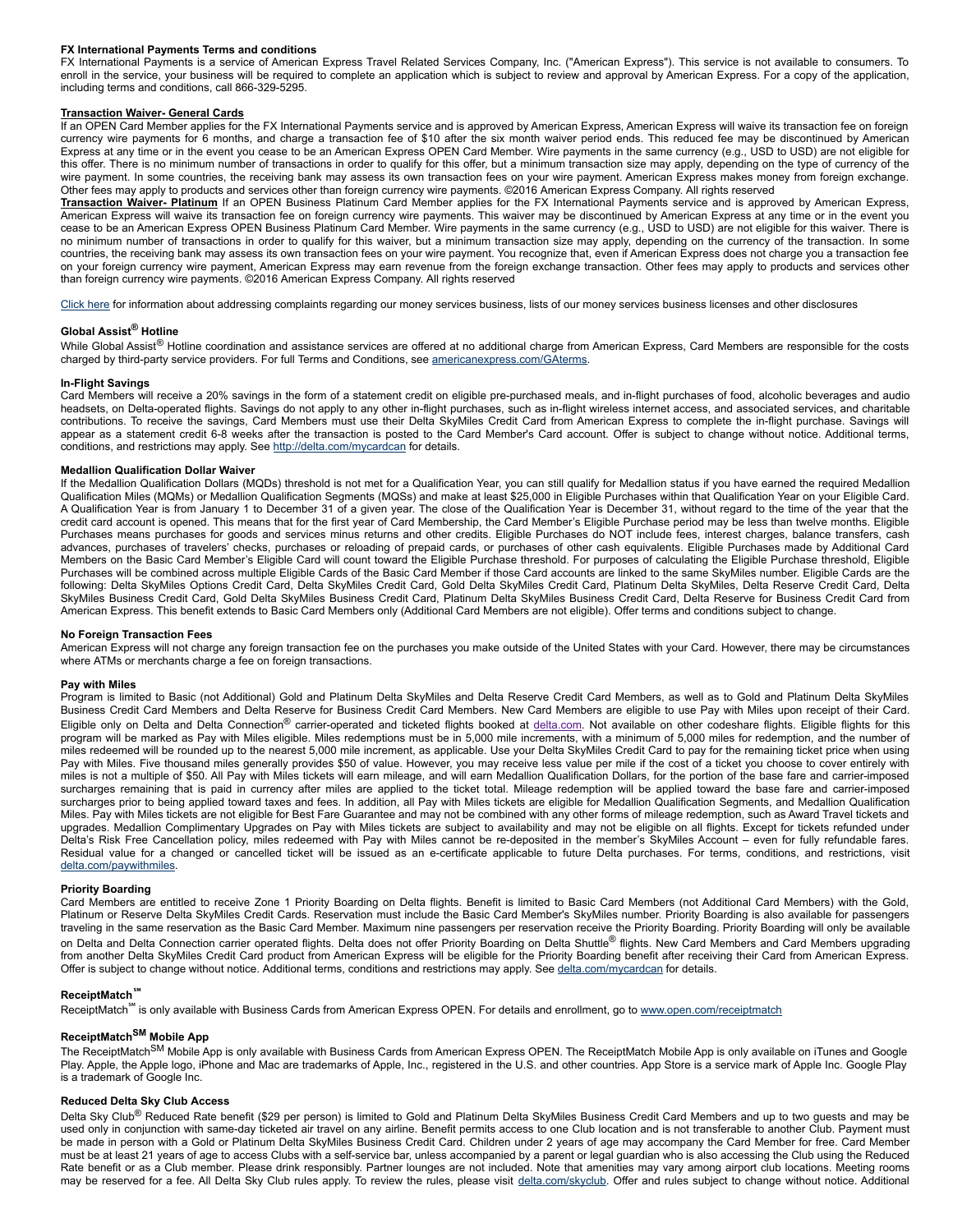### **Return Protection**

Return Protection can refund you for eligible purchase(s) charged entirely on an eligible American Express® Card. Coverage is limited to 90 days from purchase, up to \$300 per item and up to a maximum of \$1,000 per Card Member account per calendar year based on the date of purchase. Shipping and handling costs for the purchase will not be refunded. Items are eligible if they are in the original purchase condition and if they cannot be returned to the merchant from which they were originally purchased. Certain purchases are not eligible for refund, e.g. motorized vehicles, perishable items, computer software, and jewelry. Other important exclusions apply. Purchases must be made in the 50 United States of America, the District of Columbia, Puerto Rico, the U.S. Virgin Islands, American Samoa, Federated States of Micronesia, Marshall Islands, Palau, Guam and Northern Mariana Islands. You may be required to send the purchased item to us, in which case we will reimburse you for that shipping cost. To be eligible for claim payment, your account must be in good standing on the eligible card that maintains the original charge. Return Protection is subject to additional important terms, conditions and exclusions. For full Terms and Conditions, see [americanexpress.com/RPterms](http://www.americanexpress.com/RPterms).

### **Rewards Disclosure for Employee Cards**

Terms, conditions and restrictions vary by individual Card products.

# **Roadside Assistance Hotline**

Roadside Assistance Hotline is a 24hour dispatch hotline that can send a tow operator or locksmith to assist in an emergency situation. While Roadside Assistance Hotline is available at no additional charge, the Card Member will be charged for any services or goods provided. Tow operator or locksmith can provide the following services: towing, winching, jump starts, flat tire change when Card Member has a workable spare, lockout service when key is in vehicle and delivery of up to 2 gallons of fuel. Services are available when traveling within the 50 United States, the District of Columbia, Canada, Puerto Rico and the U.S. Virgin Islands and only when Card Member is present with the eligible vehicle. This product does not cover some vehicles, e.g. rental vehicles, motorcycles, taxicabs, unlicensed vehicles, tractors and trucks over 10,000 lbs gross vehicle weight. Other important exclusions apply. We may be unable to provide you with coordination and assistance services in case of inclement weather or on roadways which restrict access to certain service providers. Lockout service may be unavailable for vehicles with transponder keys. Subject to additional important terms, conditions and exclusions. For full Terms and Conditions, call 855-431-1156 or see [americanexpress.com/RAterms.](http://www.americanexpress.com/RAterms)

# **Seller of Travel**

American Express Travel Related Services Company, Inc.,when acting solely as a sales agent for travel suppliers, is not responsible for the actions or inactions of such suppliers. We want you to be aware that certain suppliers pay us commissions and other incentives for reaching sales targets or other goals, and may also provide incentives to our travel counselors. For more information please visit [www.americanexpress.com/travelterms](http://www.americanexpress.com/travelterms) California CST#1022318, Washington UBI#600-469-694, Iowa TA#669.

#### **SkyMiles General Disclosure**

All SkyMiles program rules apply to SkyMiles program membership, miles, offers, mile accrual, mile redemption, and travel benefits. To review the rules, please visit [delta.com/memberguide](http://www.delta.com/memberguide). Partner airline benefits are subject to change and subject to the terms and conditions of each partner. Partner offers are subject to the terms and conditions of each individual offer. Offers are void where prohibited by law. Offers are subject to change without notice. Other restrictions apply.

# **The OPEN Savings® Benefit**

The OPEN Savings benefit is built into Business Cards from American Express OPEN and provides either a 5% discount **or** 2 additional Membership Rewards® points for each eligible dollar spent at OPEN Savings merchants. To take advantage of this benefit, payment must be made with a Business Card from American Express OPEN at the time of purchase. All Cards under a particular Business Card Account (including the Basic Card as well as any Additional or Employee Cards) are combined for the purposes of calculating OPEN Savings benefits. All OPEN Savings benefits are credited to the Basic Card Member only. Please allow up to 12 weeks for your benefit to appear on your monthly statement. If your Card Account is not eligible to receive Membership Rewards points or is not enrolled in the Membership Rewards program, you will receive the OPEN Savings benefit as a discount that will be provided as a statement credit to that Card Account. If your Card Account is enrolled in the Membership Rewards program you have the option of receiving your OPEN Savings benefit either as a discount or as additional Membership Rewards points. The relative value of the benefit options will differ depending on how you use the Membership Rewards points in your account. The redemption value of additional points that you receive under the Membership Rewards Points Benefit will be less than the dollar value of statement credits that you receive under the Discount Benefit. You can change your OPEN Savings benefit selection a maximum of once per calendar month. Changes normally take effect within 72 hours from the time you submit a change to your benefit selection. Purchases that are eligible for the OPEN Savings benefit that are returned or credited from an OPEN Savings merchant will result in a reversal of your statement credit or removal of Membership Rewards points depending on your benefit election at the time of the return or credit. The benefit may not be available at all OPEN Savings partner locations. For a full list of individual OPEN Savings merchants and benefit descriptions, please visit **opensavings.com**. The OPEN Savings benefit (including merchant participation and offers) is subject to change at any time without notice. Membership Rewards program terms and conditions apply. **OPEN Savings offers may be subject to exclusions, benefit limits and other restrictions or limitations.** For full terms and conditions including specific paragraphs on the Benefit Selection and How Returns Work, go to [opensavings.com](http://www.opensavings.com/). Terms and Conditions for the Membership Rewards® program apply. Visit [membershiprewards.com/terms](http://www.membershiprewards.com/terms) for more information.

#### **YearEnd Summary**

The Online Year-End Summary, available each January, reflects charges posted to your account from January 1st through December 31st of the prior year.

## **AMEX ASSURANCE COMPANY DISCLOSURES**

For important information on policy terms, go to americanexpress.com/benefitsquide

#### **Baggage Insurance Plan**

American Express Card Baggage Insurance Plan is underwritten by AMEX Assurance Company, Administrative Office, Phoenix, AZ under Policy AX0400, Policy AX0401, Policy BIPAX0402, or Policy BIPIND. For residents of GU and MP, the Plan is underwritten by Tokio Marine Pacific Insurance Limited, Hagatna, Guam under Policy CRCB000000100. This benefit is not available to residents of American Samoa, Federated States of Micronesia, Marshall Islands, Palau and the US Minor Outlying Islands. Coverage is determined by the terms, conditions, and exclusions of the Policies applicable to your Card and is subject to change with notice. This document does not supplement or replace the Policies. To be covered, you must pay the entire fare for travel on a Common Carrier (e.g. plane, train, ship, or bus) with your eligible Card. Entire Fare means the cost of the full fare for a Covered Trip on a Common Carrier. You can use your Basic or Additional Card Member's American Express Card, American Express Membership Rewards<sup>®</sup> Points or a combination of both for the entire fare. But if you use another form of payment or frequent flyer miles or points from another program to pay for all or part of the fare, you will not be covered. To be eligible for claim payment, your account must be in good standing on the eligible card that maintains the original charge. This product provides secondary coverage. This means it pays eligible benefits not paid by any primary insurance that you have. For checked baggage, a written report of the loss must be filed with the Common Carrier. For carry-on baggage, a written report of the loss must be filed with a local law enforcement agency if theft is suspected. For full Terms and Conditions, see [americanexpress.com/BIPterms.](http://www.americanexpress.com/BIPterms)

# **Car Rental Loss and Damage Insurance**

Car Rental Loss and Damage Insurance is underwritten by AMEX Assurance Company, Administrative Office, Phoenix, AZ under Policy AX0925, Policy AX0926, Policy CRLDI-AX0927, or Policy CRLDI-IND. For residents of GU and MP, the Plan is underwritten by Tokio Marine Pacific Insurance Limited, Hagatna, Guam under Policy CRCB000000101. This benefit is not available to residents of American Samoa, Federated States of Micronesia, Marshall Islands, Palau and the US Minor Outlying Islands. Coverage is determined by the terms, conditions, and exclusions of the Policies applicable to your Card and is subject to change with notice. This document does not supplement or replace the Policies. Coverage applies for the first 30 days of a vehicle rental and when rented from a Car Rental Company. Coverage is not available for ridesharing companies that allow individuals to rent out their personal vehicle. This policy does not cover some vehicles, e.g. full-sized sport utility vehicles, off-road vehicles, cars with an original manufacturer's suggested new retail price of USD \$50,000 or more, and exotic cars, as described in the Terms and Conditions. To be eligible for claim payment, your account must be in good standing on the eligible card that maintains the original charge. This product provides secondary coverage. This means it pays eligible benefits not paid by any primary insurance that you have. This product provides collision damage to the rented vehicle but does not cover such things as injuries to you, any passenger in your insured vehicle, injury to other persons, or damages to other vehicles or property. For full Terms and Conditions, see [americanexpress.com/CRLDIterms.](http://www.americanexpress.com/CRLDIterms)

#### **Extended Warranty**

Extended Warranty is underwritten by AMEX Assurance Company, Administrative Office, Phoenix, AZ under Policy AX0953, Policy AX0954, Policy EW-AX0958, or Policy